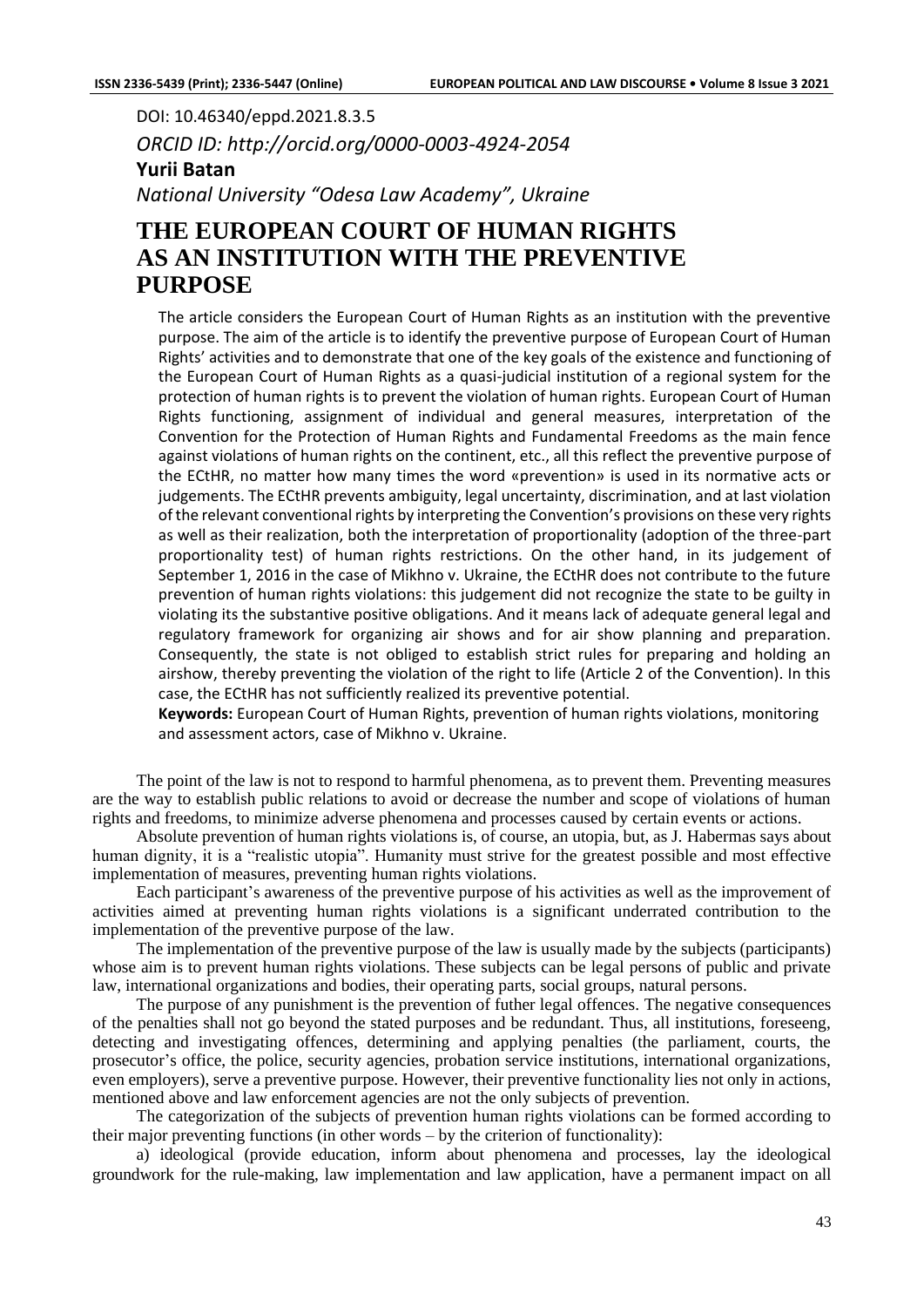subjects of prevention and establish, clarify or change people's lawfulness, moral and legal values, vital priorities and more specific person's views and opinions. They also form the basis (both rational – sociological, historical, political, economic, etc., and irrational – for example, artistic, religious) for person's argumentation and views on certain legal issues – for example, educational and cultural institutions, mass media);

b) rule-making (participate in the creation of a normative basis for the activities of all subjects of prevention, proclaim and consolidate human rights, procedures for its implementation and protection, procedures which prevent obstacles to the implementation of human rights and avoid opportunities to act illegally – for example: the parliament, international organizations and their bodies (in particular, the Venice Commission), the head of the state, the government, local authorities);

c) legally assisting (provide legal councelling and other assistance in the realization of rights before, instead of or along with application to supervisory entities – for example: the bar, legal clinics, nongovernmental human rights institutions, mediators, natural persons: parties to contracts, heirs, employers, employees, landowners, land users; public and economic management bodies (except rule-making and control-supervisory ones), guardianship and custody bodies and services, administrations of institutions, enterprises, organizations, labor collectives);

d) control-supervisory (have the authority of coordination (validation, expertise), certifying, registration, appeal (complaint handling, possibility to change and cancel the decision), investigation and sanctioning (possibility to investigate offences and to hold a person liable), monitoring (data accounting, collection and analysis; relevant institutions inspection, surveys and visits), inspecting (inspections, audits), recommendation (possibility to provide conclusions, recommendations) to other subjects of prevention) – for example: international human rights treaty bodies (committees, tribunals, courts, commissioners), the notary, registrators, the Ombudsman, national preventive mechanism, state inspections, guardianship and custody bodies, courts, the Constitutional court, arbitrations, military tribunals, public organizations, legal departments of enterprises, institutions, organizations, the Ministry of Justice of Ukraine, law enforcement agencies).

The last category (control-supervisory bodies) is the largest category of prevention human rights violations subjects. European Court of Human Rights (*hereinafter – the ECtHR*) is a control-supervisory body which aim is to prevent human rights violation. This article aims to demonstrate the preventive activity work of ECtHR.

This article is taking ideas presented at the international scientific conference "ECHR's Jurisprudence in Digital Era" held in May  $31 -$  June 1, 2019<sup>1</sup>.

In 1997, professor U. Kriebaum pointed out that "strictly speaking, the European Convention for the Prevention of Torture and Inhuman or Degrading Treatment or Punishment is the only purely preventive human rights instrument, … Inter-American Human Rights Court, the Inter-American Human Rights Commission and of their counterparts on the European and the global level …, all of them being elements of human rights instruments, have the prevention of human rights violations as their prime objectives"<sup>2</sup>; "only one international human rights instrument primarily devoted to prevention has been established, viz. the European Convention for the Prevention of Torture and Inhuman or Degrading Treatment or Punishment"<sup>3</sup>.

So, the conclusion about the preventive purpose of the normative act is made in case when the word "prevention" is mentioned in its title or when it is clearly defined in the aim of its own. In fact, the presence or absence of the word "prevention" in the title or text of a convention or other normative act can not reveal the presence or absence of a preventive purpose of a certain act.

European Court of Human Rights functioning, assignment of individual and general measures, interpretation of the Convention for the Protection of Human Rights and Fundamental Freedoms as the main fence against violations of human rights on the continent, etc., all this reflect the preventive purpose of the ECtHR, no matter how many times the word «prevention» is used in its normative acts or judgements.

**There are at least seven aspects of the ECtHR's prevention that are proposed to be described below:**

- 1) the purpose of establishment;
- 2) equal distance from both parties:
- 3) application of general and individual measures;

2, 159.

<sup>1</sup> Batan, Yu. (2019). The European Court of Human Rights as an institution with the preventive purpose. *ECHR's Jurisprudence in Digital Era: materials of international scientific conference (Odesa, May 31-June 1, 2019)*, 94-97.

<sup>2</sup> Kriebaum, U. (1997). Prevention of Human Rights Violations. *Austrian Review of International and European Law,*

<sup>3</sup> Ibid, 188.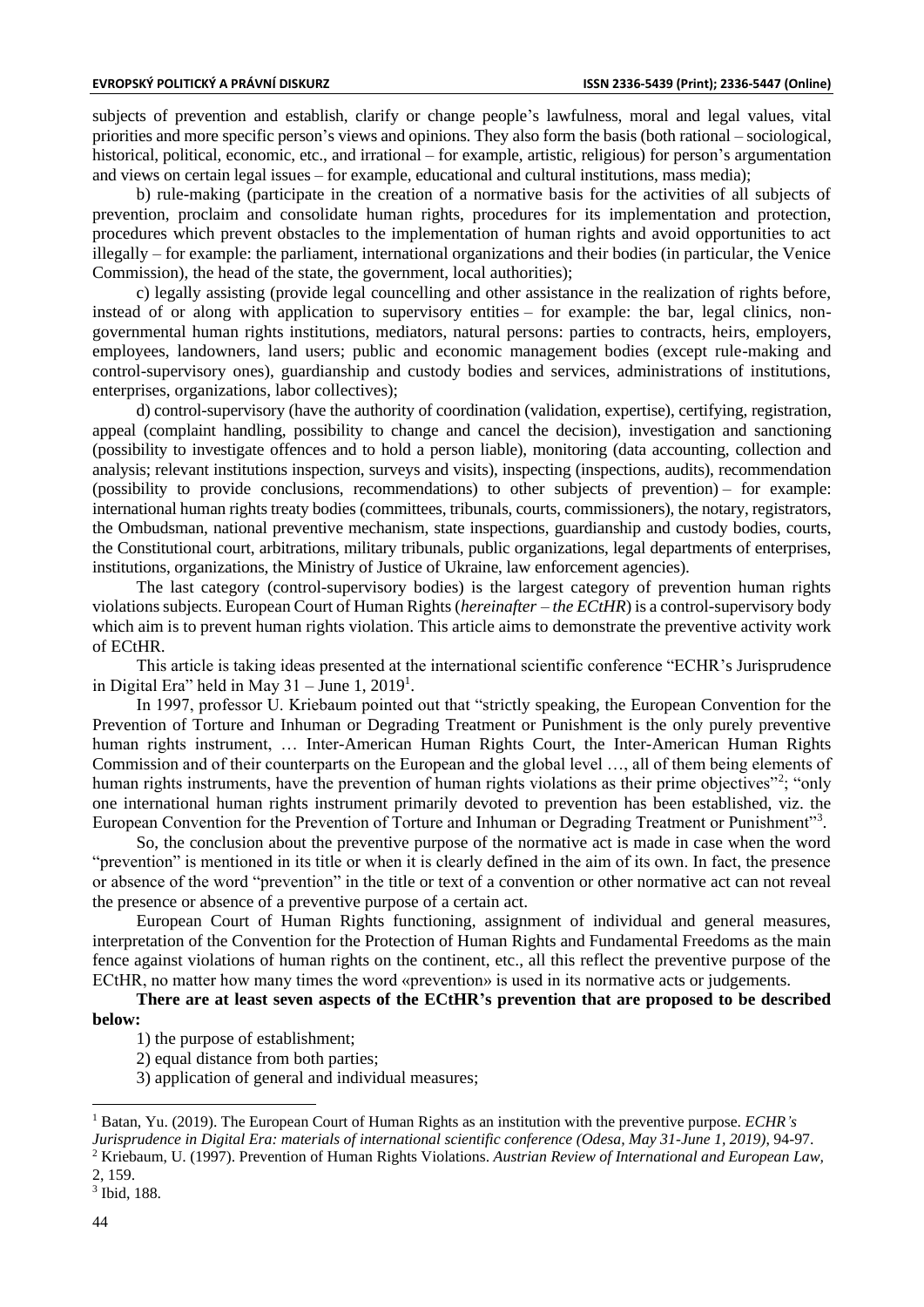4) application of ECtHR practice and experience in domestic law-making and enforcement;

5) application of punitive measures;

6) interpretation of the Convention;

7) subsidiarity.

## *1. The purpose of establishment*

The previous experience of massive violations of human rights by the Nazi regime in Germany and other territories being occupied by the Third Reich caused the creation of a European system aimed to protect fundamental human rights and freedoms. Functioning of supranational institutions aimed at guaranteeing of human rights in case of their violation by the state became the basis of such system<sup>1</sup>. That is, the fact of emergence of the European Court of Human Rights as an institution itself was caused by the need to prevent the possibility of new massive human rights violations by the state. Moreover, at that time, the German State rarely violated its own laws, but these very laws violated human rights. To prevent such violations in future it was necessary to establish additional supranational institution that would primarily consider disputes between the individual and the state regarding violations of human rights by the last one.

## *2. Equal distance from both parties*

Despite the concept of separation of powers, the judiciary remains to be influenced on the rest of authorities. Instead, the European Court of Human Rights, being equally far-off distant from the applicants and the State, prevents the possibility for public authorities to take an advantage of such effect or even to create it.

In this regard should be emphasized the preventive functions of the bar, legal clinics and nongovernmental human rights organizations (and other entities providing legal assistance to applicants)

These subjects' presence pursues a goal to prevent violations of human rights and freedoms which is usually happening due to the person's ignorance of such rights and / or misunderstanding of the procedure for their protection.

The following directions of human rights bodies' preventive activity should be noted:

a) providing of legal information (educational, scientific-advisory and methodological activities, as well as seminars, scientific papers publications emphasising the determinants of human rights violations and ways to their elimination or reduction), in particular, legal informing about the ECnHR and the ECtHR;

b) legal consulting (explanation of lawful ways to eliminate the determinants of offences);

c) prevention of criminal prosecution of innocent persons;

d) prevention of violation of the right to a fair trial (assisting the courts and law inforcement agencies to clarify the circumstances of the case and to establish parties' rights and obligations)

e) submission of the corresponding petitions concerning guarantee of personal safety for the participants of judicial (mostly criminal) process (prevention of the personal danger)

f) prevention of violation of extrajudicial procedural rights of a person;

g) specific violation of human rights and its determinants identification;

h) assisting the law inforcement agencies and the courts to identify such determinants;

i) mitigating circumstances identification;

j) prevention of victimization by establishing the role of the victim of offence in the offencive activity itself;

k) prevention of alleviation of human rights violations by the client, as well as other advocates (unethical behavior is prevented by the Model Rules of Professional Conduct);

l) law-making activity by initiating (*eg*, through advocacy self-government bodies) changes to normative acts in order to more effective implementation of subject's preventive functions;

m) analytical and statistical activity of the state of human rights protection research.

As an example, one of the largest charity foundations in Ukraine, the International Renaissance Foundation, declares the goal of it's "Human Rights and Justice" program initiative as "to prevent human rights violations, promote effective anti-discrimination legislation and practices, and encure disadvantaged and vulnerable groups have access to justice and legal aid"<sup>2</sup>, *i.e.* to prevent human rights violations, in particular the prevention of discrimination and the violation of the right to a fair trial.

<sup>1</sup> Савчин, М. (2018). *Сучасні тенденції конституціоналізму у контексті глобалізації та правового плюралізму*. Ужгород: РІК-У, 65.

<sup>2</sup> International Renaissance Foundation (2021). *Human Rights and Justice*

<sup>&</sup>lt;https://www.irf.ua/en/program/human\_rights-en/> (2021, March, 22).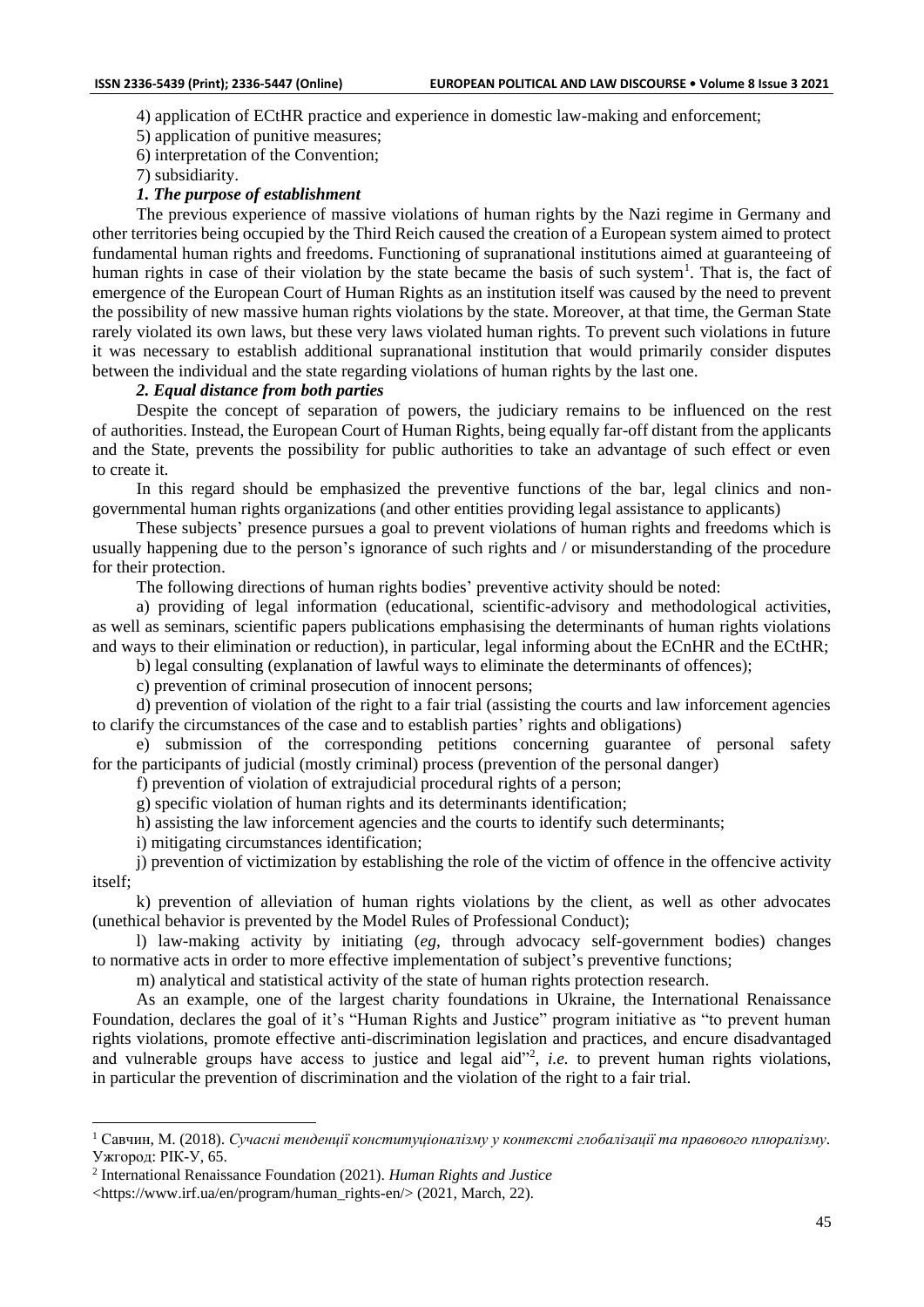Human rights organizations can be divided into those of a general nature, *i.e.* focused on the prevention of all human rights violations (in Ukraine there are the Kharkiv Human Rights Protection Group, the Ukrainian Helsinki Human Rights Union, the Ukrainian Bar Association, the International League for Protection of rights of Ukrainian Citizens, the Vinnitsa Human Rights Group, the Committee for the Protection of Human Rights, etc.) and of a special nature with narrower scope of preventing functions: in the field of elections (Committee of Voters of Ukraine), elections and education (Civic Network "OPORA"), consumption (consumers protection organizations), labor (trade unions), environmental ("green" and other environmental NGOs).

# *3. Application of general and individual measures*

If the European Court of Human Rights recognizes the violation of human rights guaranteed by the European Convention on Human Rights, the state must pay the material and, sometimes, moral compensation awarded by the ECtHR, as well as eliminate the violation of the rights of each person prevailed at the ECtHR, and at last take measures aimed to prevent similar violations. The very fact of the power of the ECtHR is to award compensation, to resume the status applicant had before the violation, etc., should be interpreted as a preventive mechanism, since the state is more interested in eliminating the causes and conditions of violations of certain human rights, without bringing the ECtHR action.

#### *4. Application of ECtHR practice and experience in domestic law-making and enforcement*

Besides, ECtHR has a preventive assignment. That is because deputies and other law enforcement bodies usually take into account possibility of suing the ECtHR while passing and applying laws. The activity of a certain judge analyzed via its judgements also could be recognized as preventive phenomenon of ECtHR. The same could be stated regardless the laws which violate Convention for the Protection of Human Rights and Fundamental Freedoms. However, it is important to be pre-established by the ECtHR.

Establishment of an obligation to pay damages to a person who suffered with an unfair judgement or illicit act or omission committed by a public authority or its officers could be an additional preventive measure to avoid human rights violation.

The direction of the ECtHR's precautionary influence on domestic law-making and enforcement is the statement of preventive purpose of certain norms, principles, etc. The limitation periods are just one example. In the case of Volkov v. Ukraine the ECtHR stated: "The Court has held that limitation periods serve several important purposes, namely to ensure legal certainty and finality, protect potential defendants from stale claims which might be difficult to counter and prevent any injustice which might arise if courts were required to decide upon events which took place in the distant past on the basis of evidence which might have become unreliable and incomplete because of the passage of time (see Stubbings and Others v. the United Kingdom, 22 October 1996, § 51, Reports 1996-IV)" (§ 137)<sup>1</sup>.

The limitation periods, like other time limiting norms, are designed to prevent injustice, legal uncertainty and disproportion, as confirmed by the ECtHR as a relevant institution.

#### *5. Application of punitive measures.*

Paulo Pinto de Albuquerque, the ECtHR's judge, and Anne van Aaken prove that the ECtHR "uses punitive damages implicitly" and believe that the Court should do so more frequently in the future in order to prevent repetition of wrongful conduct by states<sup>2</sup>.

Punitive or exemplary are the damages which "being established with the purpose of … preventing repetition of wrongful act by the offender, or emulation by third parties, without being limited to mere compensation for the pecuniary and non-pecuniary losses caused to the claimant, including loss of profit"<sup>3</sup>.

#### *6. Interpretation of the Convention*

The ECtHR prevents ambiguity, legal uncertainty, discrimination, and at last violation of the relevant conventional rights by interpreting the Convention's provisions on these very rights as well as their realization, both the interpretation of proportionality (adoption of the three-part proportionality test) of human rights restrictions.

For example, in the judgment of November 6, 2018 in the case of *Burlya and Others v. Ukraine*, the ECtHR pointed out the effectiveness of measures to prevent the risk of ill-treatment (Article 3): "not every risk of ill-treatment could entail for the authorities a Convention requirement to take measures to prevent that

<sup>1</sup> ECHR (2013). *Oleksandr Volkov v. Ukraine*, 21722/11 <https://hudoc.echr.coe.int/fre#{"itemid":["001-115871"]}> (2021, March, 22).

 $2$  Albuquerque, P. P. D., Aaken, V. A. (2018). Punitive Damages in Strasbourg. In: Aaken, V. A., Motoc, I. (eds).

<sup>(2018).</sup> *The European Convention on Human Rights and General International Law,* 230. 3 Ibid.